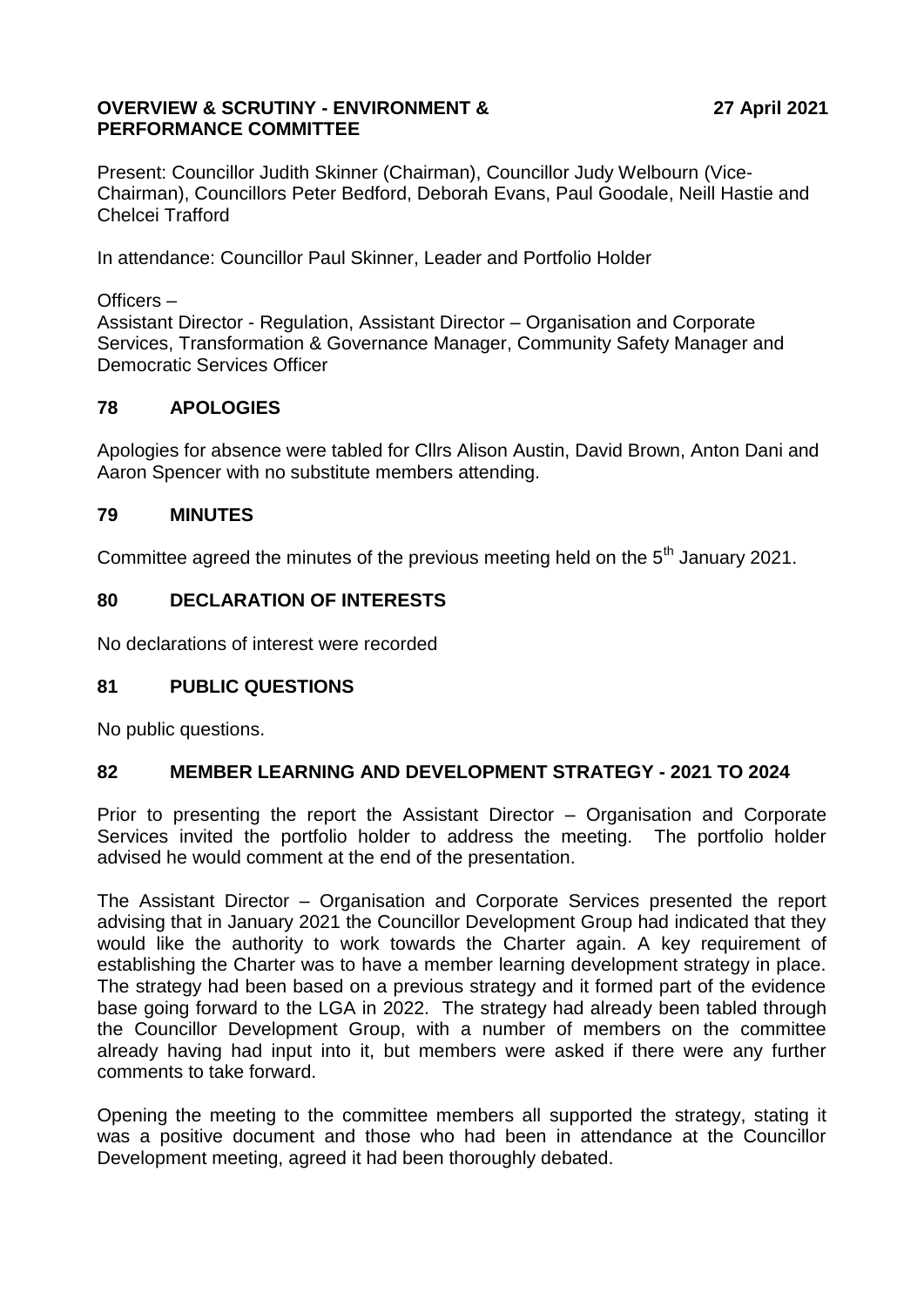*Overview & Scrutiny - Environment & Performance Committee* 27 April 2021

The Chairman asked if it would be possible to record member's attendance at training sessions within their profiles on the website for public information.

The Assistant-Director noted that he would take advice on the possibility of the training being recorded on members' individual profiles on the website

The Portfolio Holder agreed the suggestion stating that training needed to be analysed and recording of the attendance would help all parties and stated that he felt the strategy would greatly assist all members.

## **To Do:**

- **JG**: To address the request for member training to be recorded on the website and an update on this to be tabled back to the committee at its next meeting.
- **CA:** To update committee at the next meeting on the 22<sup>nd</sup> June 2021.

## **83 WORK PROGRAMME INCLUDING Q3 PERFORMANCE.**

The Transformation Manager presented the Q3 performance confirming it was up until the end of December 2020 and was similar to the Q2 report with restrictions still in place during the reporting time.

Some areas had performed really well dispute the circumstances including planning services and in supporting local businesses albeit in a different way to the norm.

Other areas clearly reflected the impact of the restrictions. Collectable business rates had been severely impacted by the various reliefs awarded to support businesses during lockdown. Car parking income and the markets income had been heavily impacted due to changes in policy and circumstances.

Household waste was within tolerance, however residual waste per household was worse than target due to people working / being at home more.

Concluding the Transformation Manager advised that there had been a positive with the Guildhall which had gone through Quality Assurance and had had not only passed, but had increased their score due to a new pre booking system and allowing better accessibility and improved staffing arrangements.

Member comments included appreciation of the provision of the gross and net figures for the business rates, with a request for confirmation in respect of the differential between them relating to what the Government use for their calculations. The Transformation Manager confirmed she would source the information and forward to members after the meeting.

A number of members tabled their recognition and appreciation of the increasing volume of work undertaken by the fly tipping team.

Noting that an update on the member working group for Fly Tipping was on the agenda, a member suggested that a joint scrutiny meeting or task and finish review on completion of the member working group, be held to look at the correlation between fly tipping and HMO's. Officers' from both service areas – housing and waste disposal, to be included along with representation of the Landlords Forum with a view to looking to address the ongoing increasing issues of fly tipping / black bags and furniture items, clearly resulting from over-crowded houses. Options to include looking at changes in licensing of HMO's.

The Assistant Director – Regulation (Lead Officer for the committee) suggested that the idea should be relayed to the member-working group in the first instance.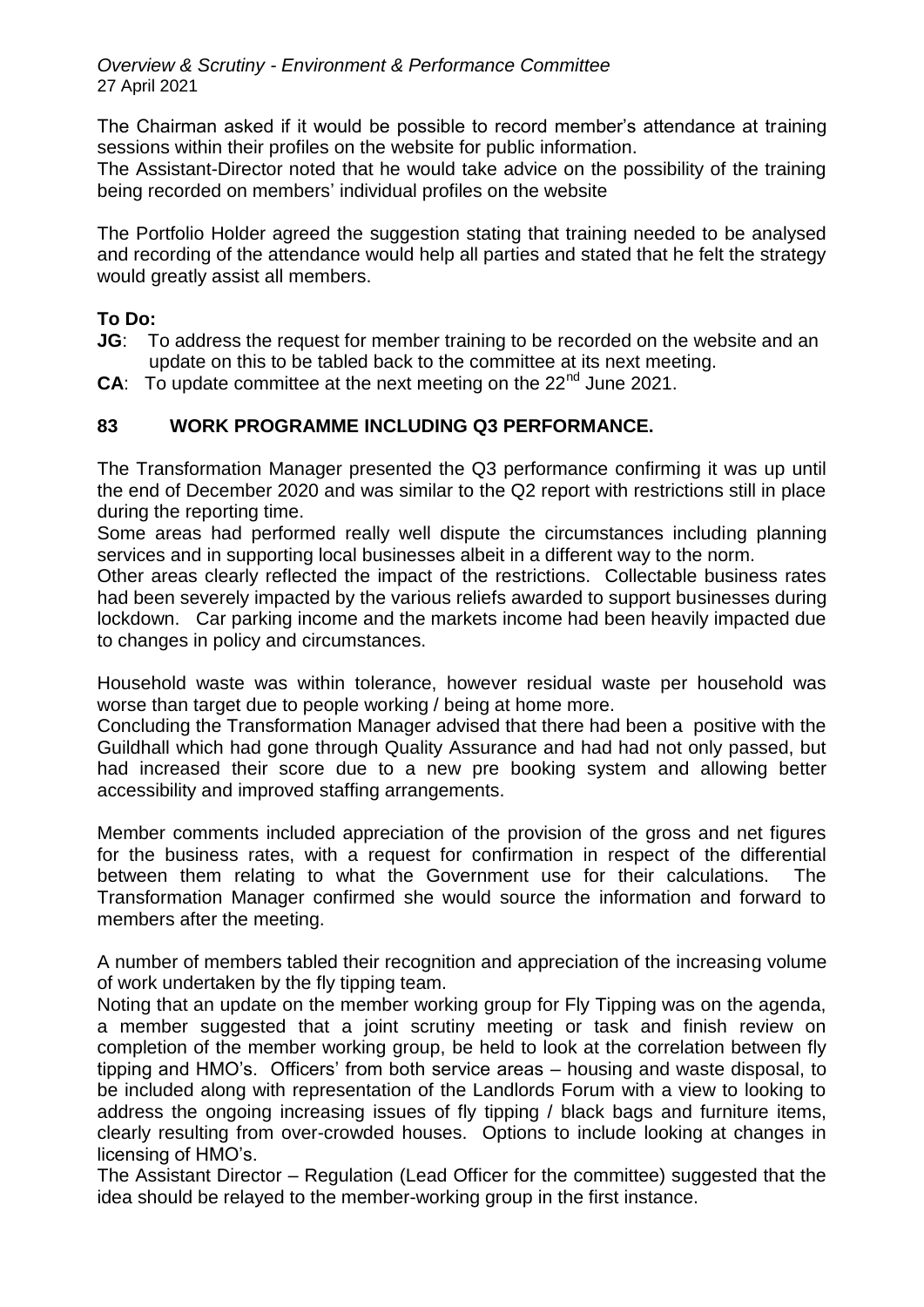A member asked if it would be possible to see comparative percentage rates of fly tipping during the period of weekly collection of green bins with a view to looking to reverting to weekly collections. On being advised that it had been many years since such collections took place and that working methods and policies were very different now, as such any comparison would not be comparative, the member re phrased the question and asked if a significant reduction in fly tipping would occur should the collection of green bins revert to weekly. The Lead Officer re stated that the cost implications of such a piece of work and the changes required to policy would require a clear steer from all members and the executive.

One suggestion tabled was that the households with lots of side waste have an additional bin but issues of siting the bin at such premises could provide difficult. A member stated that if used correctly, the provision of the bins now provided gave more capacity for waste than ever before. The blue bins having been successful for many years and the recent addition of the purple bins gave residents even greater management of their waste, if they did so correctly. One ongoing problem with disposal of large boxes etc. was residents failed to break them down prior to putting them in the bin resulting in the bins not being used to their maximum capacity.

A further suggestion referenced the opening hours and existing policy of the Recycling centre, requesting that they be reviewed, with a view to extending the opening hours and to accommodate trailers and vans that were the preferred vehicle of fly tippers. If the people with these vehicles who collect the waste were able to go and drop it at the recycling centre, it would certainly stop many of the fly tips outside of the town, and maybe some within the town.

The Lead Officer for the committee suggested that the idea be relayed to the memberworking group in the first instance.

Referencing the working programme for 20/22 the Lead Officer for the committee addressed the next meeting on the 22 June 2021.

Members were advised that a request tabled previously for an update on the provision of toilets (both Council owned and private owned but available for public use) would be on the agenda. Madam Chairman had requested that the Recovery Plan recently taken through Cabinet should come to committee and would be on the June agenda. An update on the member-working group for fly tipping would now be a standing item on all meetings until its conclusion at which point the final report by the group would be tabled back through the parent committee.

### **To Do:**

**SR:** To provide information in respect of the differential between the net and gross figures in respect of the business rates.

**KR:** To relay the two suggestions above in respect of Fly Tipping to the lead officer for the member-working group for fly tipping.

**CA:** To confirm who will table the Recovery Plan at the next meeting.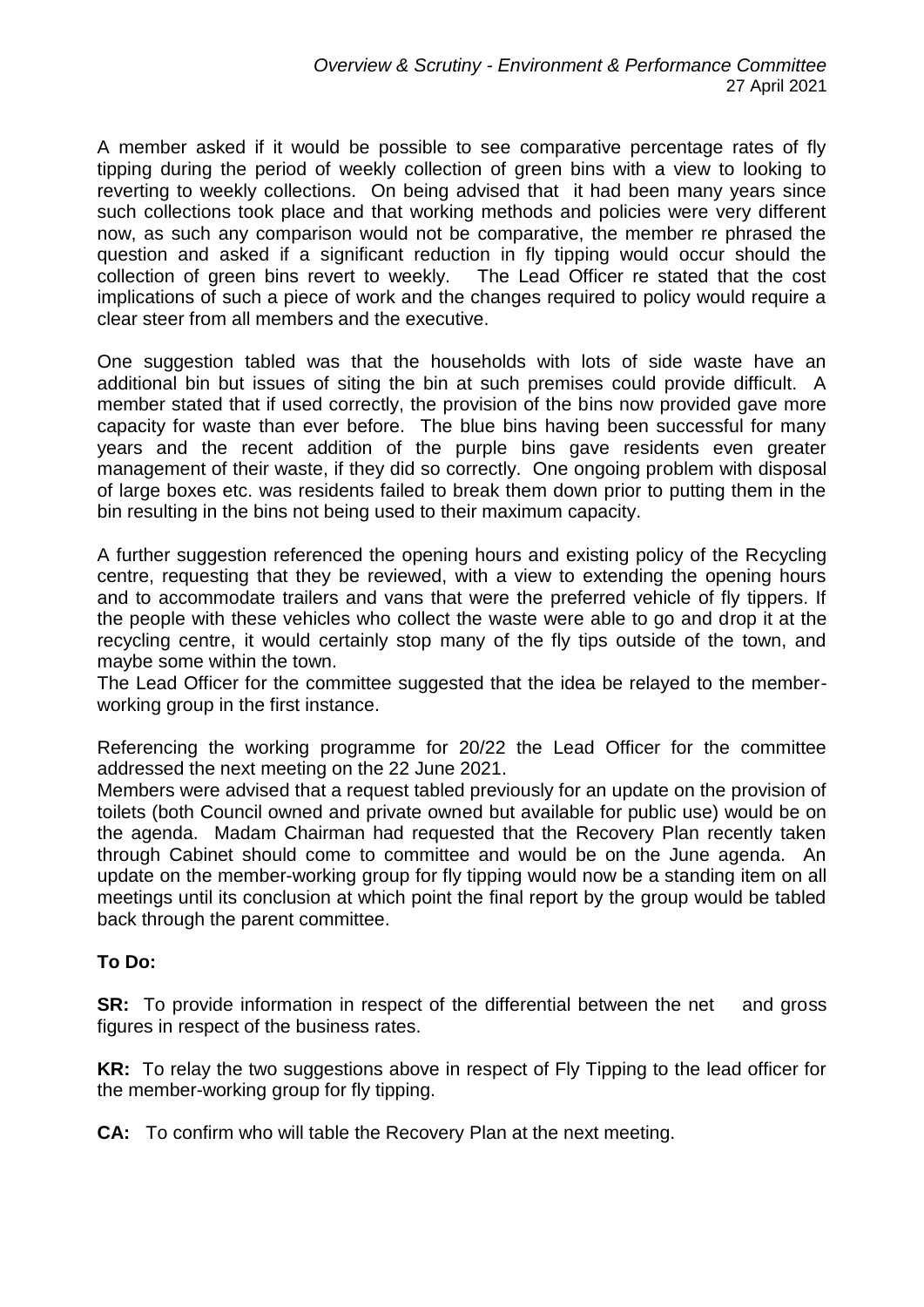### **84 REGULATING AND SAFEGUARDING BOSTON'S ECONOMY TASK AND FINISH GROUP - UPDATE ON AGREED RECOMMENDATIONS**

Prior to presenting the report the Assistant Director – Regulation invited the portfolio holder to comment.

The portfolio holder declined at that point and advised he would comment at the end of the presentation if needed.

The Assistant Director – Regulation provided members with a brief overview of how the 13 recommendations had evolved following a very comprehensive task and finish group review that had involved a number of partners and agencies. The parent committee initially agreed and approved all the recommendations.

The report thereafter was tabled at Cabinet who agreed and approved recommendations 1 through to 11 with recommendations 12 and 13 scheduled for approval by BTAC.

Addressing the recommendations the Assistant Director – Regulation advised that recommendations 1,2,3,4 and 6 all related to legislative change and they had been forwarded, undercover of a letter from the Leader of the Council to the Home Secretary for consideration and review. The response from the Home Secretary being included within the agenda papers.

Recommendation 5 sought greater input by the 11 responsible consultees to licensing applications and the Leader of the Council had written to each consultee. No response from any consultee had been received.

Recommendation 7 sought greater input into licensing applications by the Parish Councils. The Leader of the Council had written to each Parish Council encouraging them to scrutinise licensing applications within their respective Parish.

Recommendation 8 sought to promote the work of Boston CAP (Community Alcohol Partnership). Inspector Fran Harrod had included a comprehensive response, which set out good work already undertaken by the CAP and the work they were intent on continuing to take forward.

Recommendation 9 related to performance reporting of Anti-Social Behaviour requesting comparative report be produced for Boston against Horncastle and Skegness. The recommendation had already been taken forward and was produced quarterly and available on the website.

Recommendation 10 sought notification on the Council's website of a general police contact link for reporting of non-urgent crime. This had been taken forward and the details were on the website.

Recommendation 11 sought discussion to take place between the Police and Council to agree a way forward in facilitating public meetings. The meetings were now taking place quarterly hosted by the Police and supported by the Council's Community Safety manager.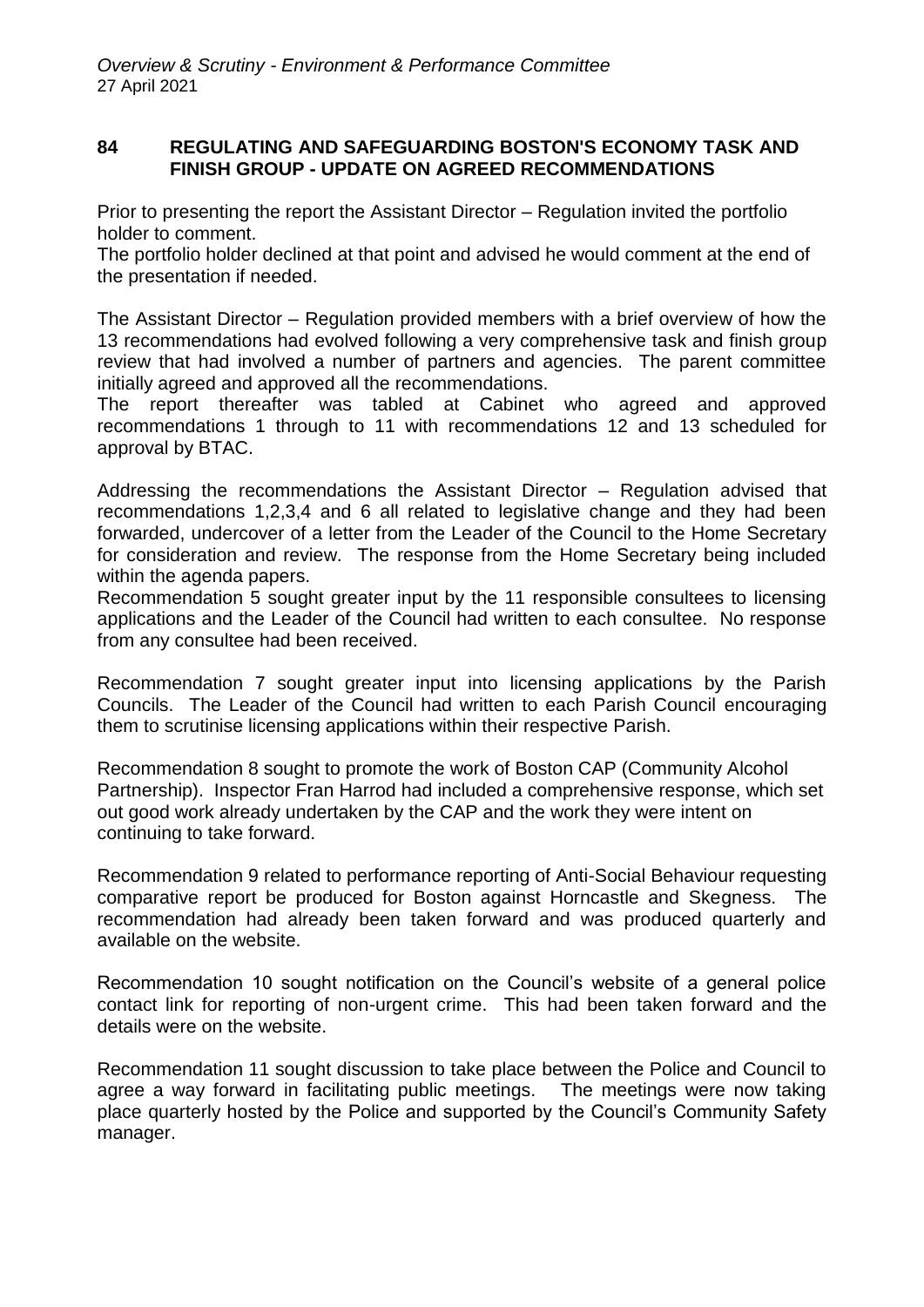Recommendations 12 and 13 related to Central Park and scheduled for consideration by BTAC on the 20 May 2021. The decisions of BTAC to be updated at the next scheduled meeting of Environment and Performance committee on the 22 June 2021.

Committee deliberation followed which included:

A number of members voiced disappointment at the response from the Home Secretary with concern that Government had completely ignored the submissions. Members suggested that the Leader of the Council take the matter further with the local Member of Parliament to see if he could gain a more favourable response from the Home Office. The Leader of the Council confirmed he would be taking the matter further.

One key finding from the review, which the Police had fully supported, was the need for licensing of establishments that sold tobacco but not alcohol.

Whilst the Police had the right to enter an establishment with an alcohol licence that sold tobacco, they had no such right with a shop that did not sell alcohol. Locally illicit tobacco sales were a big problem, both as a front to other illegal trading and in significant lost revenue to the exchequer.

Madam Chairman advised she had watched the recent virtual public meeting hosted by the Police and stated she found it to be very informative and well run with live questions asked via the CHAT facility. The Chairman invited the Community Safety Officer, who had attended the meeting, to comment and he advised that whilst it had only been the second meeting, the feedback and input from the public was assisting in the priorities of the Police whilst being informative to the public. Occasionally it was not possible to answer a specific question at a meeting with the reply provided after. However, overall the meetings were working very well.

### **RECOMMEDATION:**

Committee agreed its' receipt of the update report, noting completion of the Task and Finish Group: Regulating and Safeguarding Boston's Economy, recommendations 1 to 11; and agreed to a further update being brought before this Committee when a response to recommendation 12 and 13 has been determined by Boston Town Area Committee (BTAC).

Committee further agreed a delegation to the Assistant Director – Regulation and the Leader of the Council to take forward the initial response from the Home Secretary, to the Local Member of Parliament.

# **To Do:**

**CA**: To update committee at its next meeting on the 22 June 2021 on the outcome of the decision made by BTAC in respect of recommendations 12 and 13.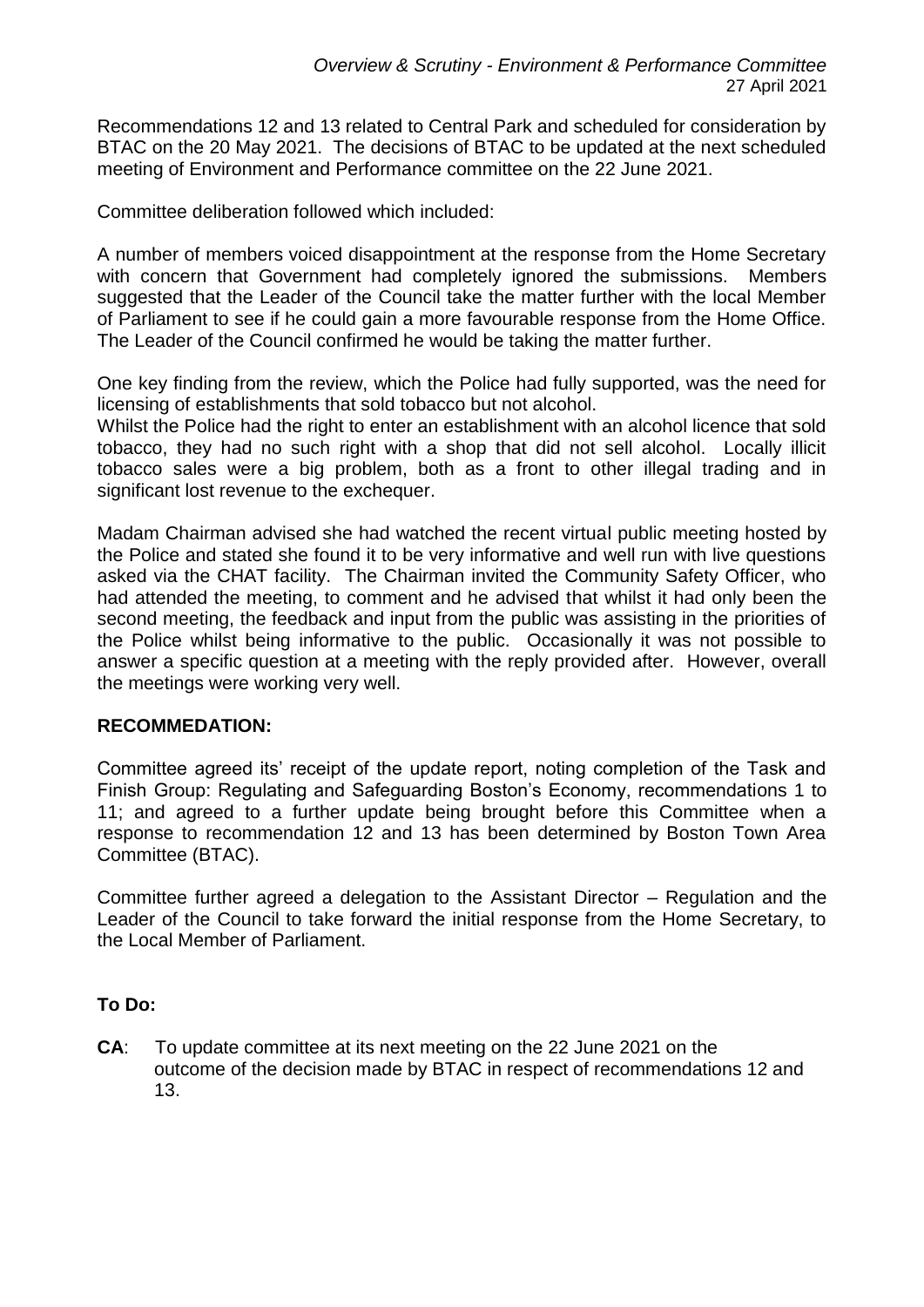### **85 VERBAL UPDATE MEMBER WORKING GROUP - FLY TIPPING.**

Councillor Judy Welbourn presented the update and advised that the group had held discussions relating to CCTV cameras and mobile observation units with further information required. The group had also discussed the new waste bins and education for households in how to use them. Most homes now had the new bins.

The issue of registered waste carriers fly tipping had also been discussed and the officers were looking further into the problem The work of the 'wombles' had been debated and commended, with particular praise on how quickly fly tips were cleared following their initial reporting.

On a personal note Cllr Welbourn voiced support of the earlier suggestion for a joint meeting to discuss the HMO's and fly tips.

A further member of the group confirmed that it had considered the closure of the LLC recycling centre, questioning if an option would be to have other sites within the Boston area, for people to take their recycling goods to, or even create another permanent site. Furthermore, the Lead Officer on the group was looking at the ongoing problems with bins parked on pavements causing problems. The group had noted that whilst the Government insisted on fewer collections and more recycling. As a town, Boston had more household waste than it had ever had and it was a big issue.

Referencing the suggestion of a joint meeting, a member confirmed that the housing and waste collection teams did work together in respect of houses with large side waste, which is one of the biggest problems in Boston with much of the household waste being recyclable.

There is no recommendation within the update report. However, the following comments were tabled for consideration of the working group.

- 1. That the Member Working Group report back to the parent committee at each future meeting until completion of their final report which will come back through the committee.
- 2. That the group consider the following suggestions made by the parent committee:

That a joint scrutiny meeting be convened, or a task and finish review be undertaken, on completion of the member working group, to look at the correlation between fly tipping and HMO's. Officers' from both service areas – housing and waste disposal, to be included along with representation of the Landlords Forum with a view to looking to address the ongoing increasing issues of fly tipping / black bags and furniture items, clearly resulting from over-crowded houses. Options to include looking at changes in licensing of HMO's. It is within the remit of the working group to engage with housing.

That the opening hours and existing policy of the recycling centre be reviewed. To include a view to extending the opening hours and to accommodate trailers and vans which were the preferred vehicle of fly tippers. If the people with these vehicles who collect the waste were able to go and drop it at the recycling centre, it would certainly stop many of the fly tips outside of the town, and maybe some within the town.